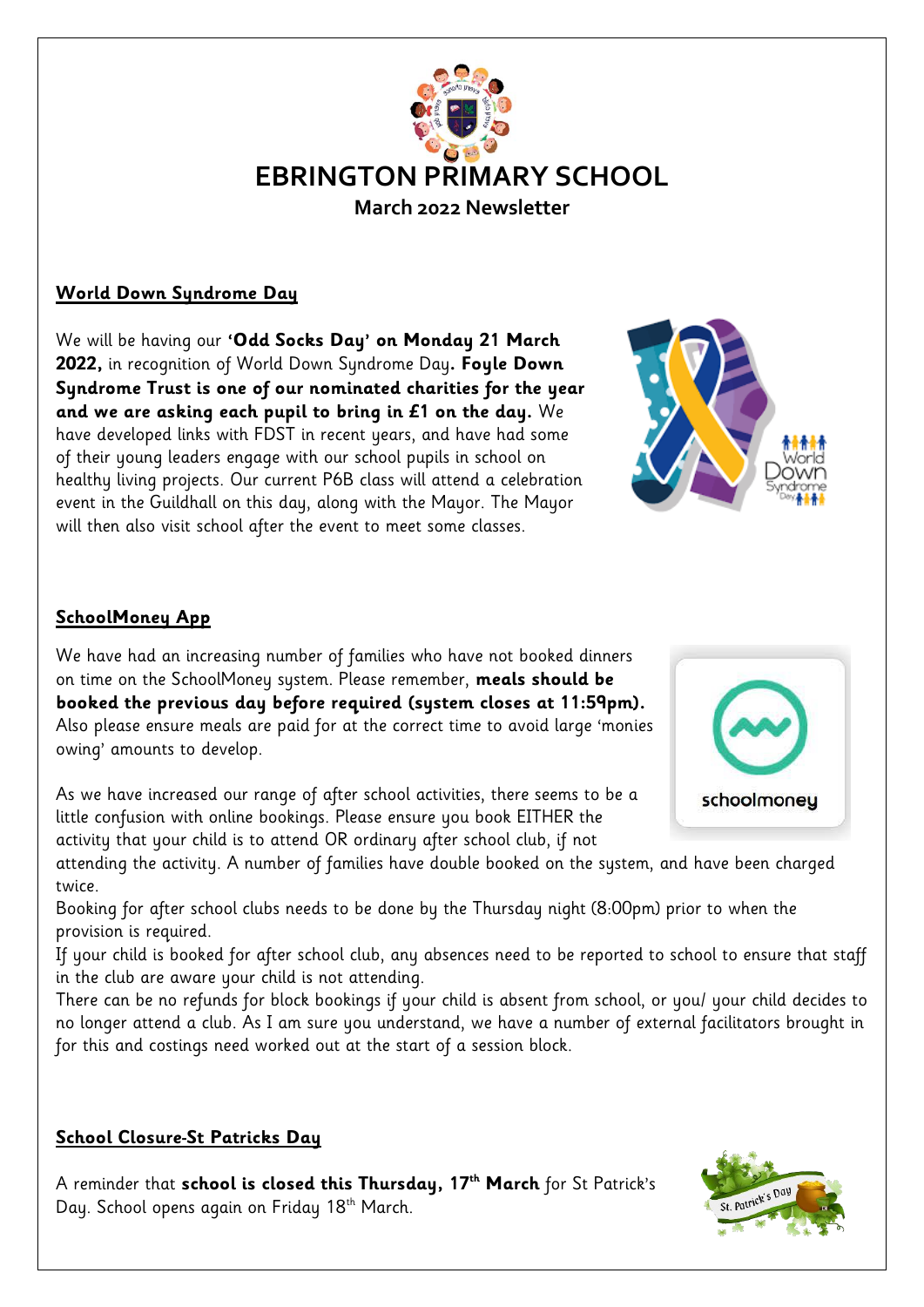### **Ukrainian Appeal**

I wish to say a huge **THANK YOU** to our school community for the amazing support of our Ukrainian appeal last week. I was truly overwhelmed with the generosity of so many at a time when many of our own families are facing various cost of living pressures.

We managed to fill a minibus with all the items, which were then transferred to CFC Interiors and we have been informed that they have been transported onwards to Poland.









## **School Times:**

**A REMINDER** that school starts for pupils at 8:55am, with doors open from 8:40am.

I am seeing a worrying trend of increrasing numbers of pupils arriving at the front office between 9:00-9:15am. They are very often the same pupils with little or no reason for being late. This means that we have pupils who could be missing 1+ hour of teaching each week.

Please ensure that all pupils are in school, ready for learning by 8:55am.

### **School Website**

Please remember to check out the school website for calendar dates and events. As we have now uploaded our 2022-2023 calendar, please ensure you are reading the dates off the correct academic year

#### **[www.ebringtonps.co.uk](http://www.ebringtonps.co.uk/)**

### **Car Parking**

Without wanting to sound repetitive, can we please ensure safe and responsible driving on the school grounds, with all drivers being observant of pedestrians and vehicles. I am aware of one minor incident and a number of near misses in recent weeks.

A **REMINDER** that the lower school car park for 'park-up' traffic should be limited to blue badge holders, parents of SEN pupils who require being taken to class, registered childminders or any family who have made contact with school regarding a particular issue and have supplied car make and registration. All other traffic on site should be 'drop-off only'. All other parking should be at the Nelson Drive entry. I would like to remind parents that we are one of a very limited number of schools who allow parent vehicle access on site. I would also like to encourage more active travel, as we approach Easter and the summer term.